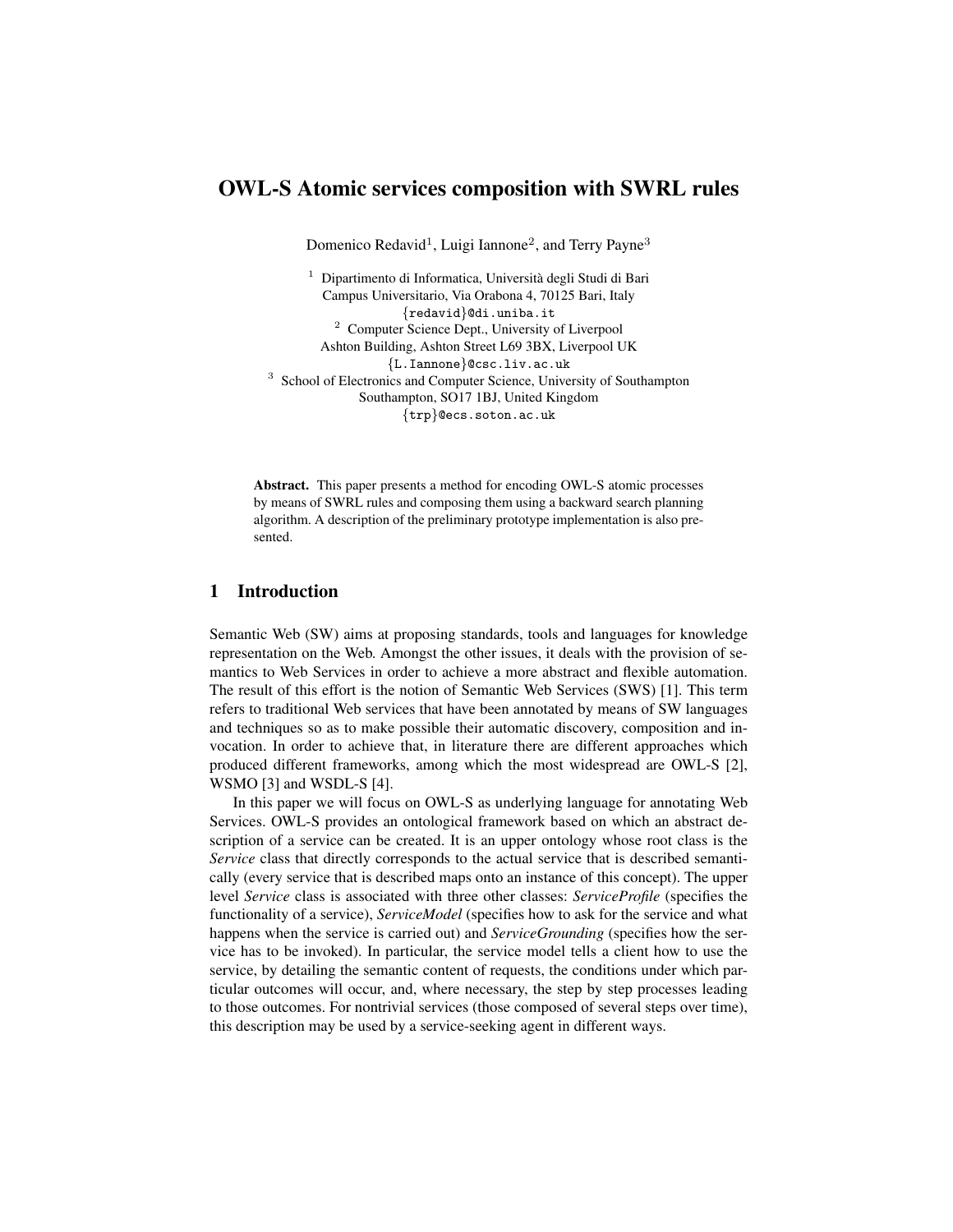The *ServiceModel* defines the concept *Process* that describes the composition of one or more services in terms of their constituent processes. A *Process* can be atomic (a non-decomposable service), composite (a set of processes within some control structure that defines a workflow) or simple (a service abstraction).

In this paper our aim is the composition of OWL-S atomic processes adopting SWRL [5] as language for the representation of their IOPR (Inputs, Outputs, Preconditions and Results) models. Such SWRL descriptions are used as input to generate candidate service compositions in order to achieve a given goal.

The rest of the paper is organized as follows: in section 2 we report the basic notions of the OWL-S process model with some considerations on the guidelines that should be followed in order to have useful metadata for the Web services to be described. Section 3 identifies some requirements needed for encoding an OWL-S atomic process by means of SWRL rules. An algorithm for SWRL rules composition is described in section 4. In section 5 an application example that shows the applicability of our method is presented, while sections 6 and 7 are devoted to related work and conclusions, respectively.

## 2 Preliminary Considerations

In this section we report the basic notions about the OWL-S process model with some considerations on the guidelines that should be followed in order to have useful metadata for the Web services to be described.

Each OWL-S process [2] is based on an IOPR model. The *Inputs* represent the information that is required for the execution of the process. The *Outputs* represent the information that the process returns to the requester. *Preconditions* are conditions that are imposed over the *Inputs* of the process and that must hold for the process to be successfully invoked. Since an OWL-S process may have several results with corresponding outputs, the *Result* entity of the IOPR model provides a means to specify this situation. Each result can be associated to a result condition, called *inCondition*, that specifies when that particular result can occur. Therefore, an inCondition binds inputs to the corresponding outputs. It is assumed that such conditions are mutually exclusive, so that only one result can be obtained for each possible situation. When an *inCondition* is satisfied, there are properties associated to this event that specify the corresponding output (*withOutput* property) and, possibly, the *Effects* (*hasEffect* properties) produced by the execution of the process. *Effects* are changes in the state of the world.

The OWL-S conditions (*Preconditions*, *inConditions* and *Effects*) are represented as logical formulas. If needed, OWL-S provides some extra variables, called *ResultVars* and *Existentials*<sup>4</sup>, that can be used in these formulas.

Formally, *Input* and *Output* are subclasses of the more general class *Parameter* declared in its turn as a subclass of *Variable* in SWRL ontology. Every parameter has a type, specified using a URI. Such type is needed to refer it to an entity within the domain knowledge of the service. The type can be either a *Class* or a *Datatype* (i.e.: a concrete domain object such as a string, a number, a date and so on) in the domain knowledge. Nevertheless, we argue that providing descriptions of Web services parameters using

<sup>4</sup> These entities appeared in OWL-S 1.2 Pre-Release, available at: http://www.ai.sri.com/daml/services/owl-s/1.2/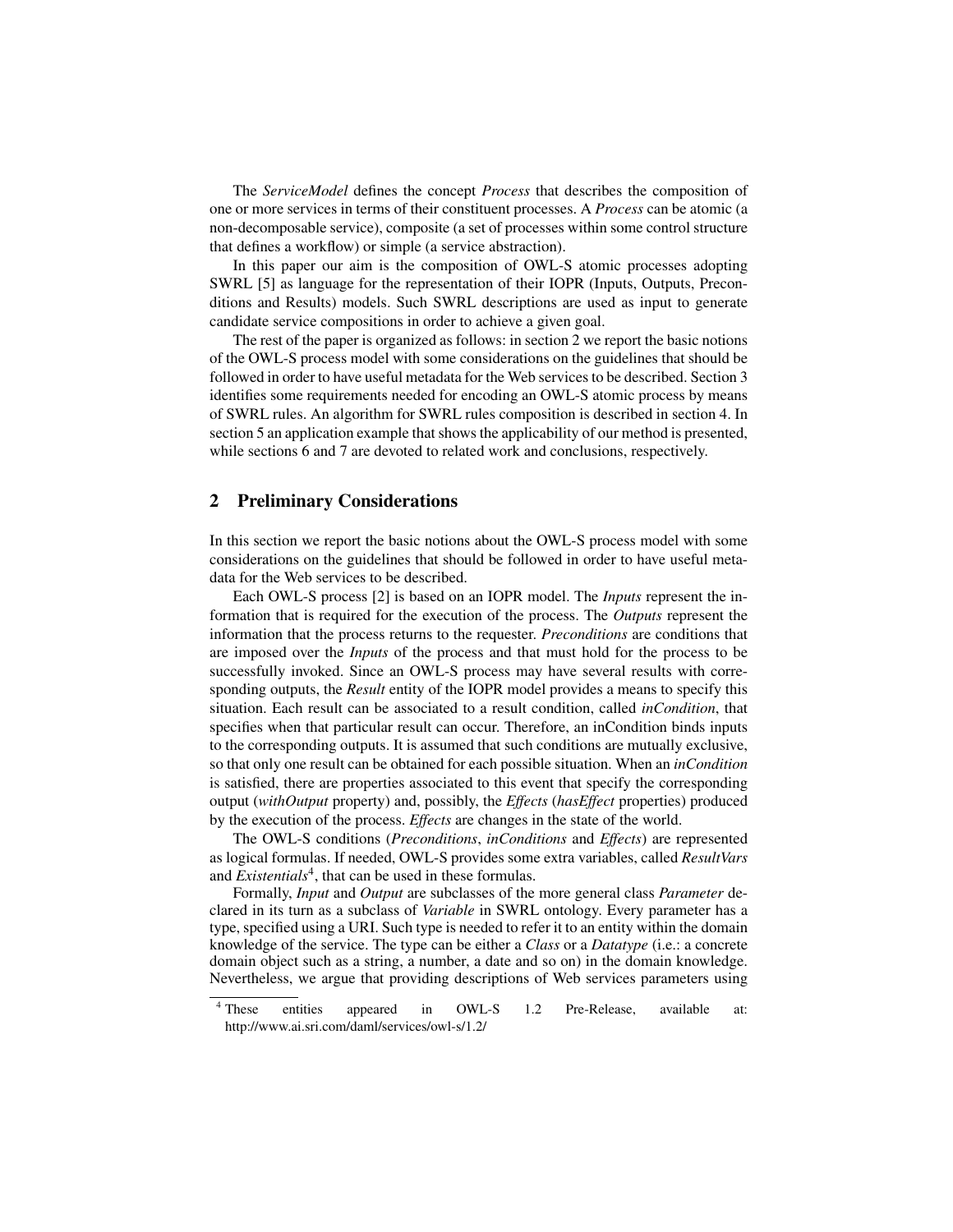concrete datatypes gives very little in terms of added semantics. For example, consider the following declaration of the input in a process that retrieves books:

```
<process:Input rdf:ID="BookName">
    <process:parameterType
        rdf:resource="http://www.w3.org/2001/XMLSchema#string"/>
</process:Input>
```
The fact that *process:parameterType* is declared as datatype means that the reference knowledge model of this input parameter is a concrete XML Schema datatype (string) instead of being an entity within a domain ontology. This mismatch becomes critical in automatic composition of services. Indeed, suppose that, during an hypothetical composition process, we need to find another service whose output will be fed into the service described above. Our composer, then, must necessarily consider those services that have as output a resource of the same type of our input parameter. In the example above, this type is string, hence every service that returns a string as an output can be composed with our service. Therefore, this would result in meaningless compositions of totally unrelated services due to the fact that parameters have been semantically poorly described. In the rest of this paper we consider only those services that have parameters (i.e. *Inputs* and *Outputs*) declared as entities in a domain ontology (i.e. not as datatype).

#### 3 Encoding OWL-S atomic processes with SWRL rules

The aim of this section is to illustrate our approach for transforming process descriptions into sets of rules expressed in an ontology-aware rule language, namely Semantic Web Rule Language (SWRL). The motivation for doing this lies in the fact that, starting from this rule-based representation, an algorithm for detecting possible sequential composition of services (described in section 4) can be applied. SWRL [5] extends the set of OWL [6] axioms to include Horn-like rules [7]. The proposed rules are in the form of an implication between an antecedent (body) and consequent (head); both consist of zero or more conjunctive atoms. The intended meaning can be read as: whenever the conditions specified in the antecedent hold, then the conditions specified in the consequent must also hold. An important characteristic of the rules is *safety*, i.e. only variables that occur in the antecedent of a rule may occur in the consequent. Furthermore, a rule with conjunctive consequent can be transformed into multiple rules each with an atomic consequent (Lloyd-Topor transformations [7]). A SWRL weakness is the non decidability of the whole language. A solution to this problem has been proposed in [8] where decidability is achieved by restricting application of SWRL rules to individuals explicitly introduced in the *ABox*. This kind of SWRL rules are called DL-safe.

In order to perform the transformation we impose some requirements on OWL-S process descriptions. It is necessary that all the entities within the process model are described in terms of a domain ontology. This means, basically, that Inputs and Outputs types, in order to satisfy this requirement, cannot be datatypes.

Within OWL-S, conditions (logical formulas) are either string literals or XML literals. The latter case is used for languages whose standard encoding is in XML, such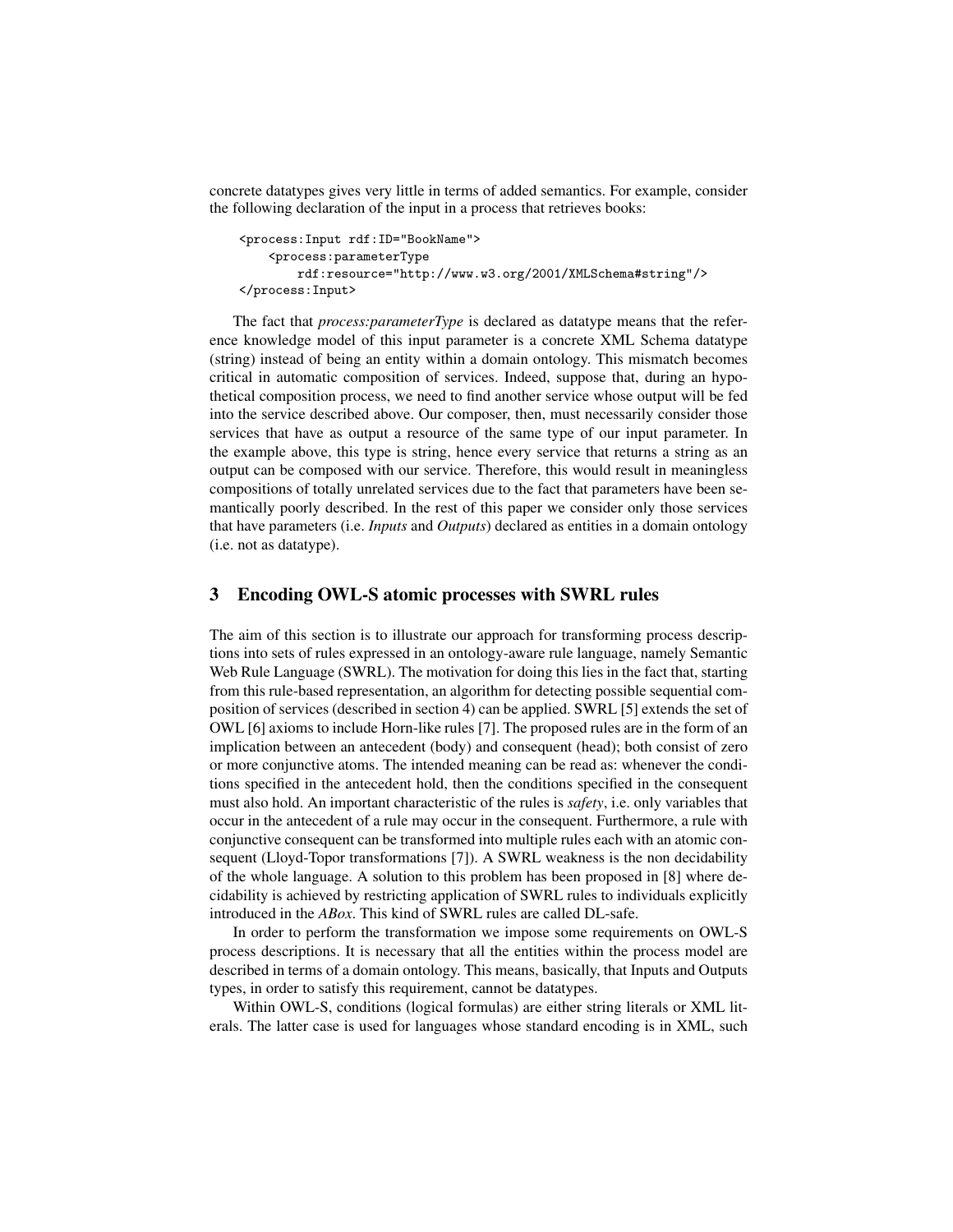as SWRL. Body and head are logical formulas, whereby the OWL-S conditions can be identified with the body or with the head of a SWRL rule. Such conditions are expressed over *Input* and *Output*. Therefore, if the above requirement is met, conditions will be also expressed in terms of a domain ontology and will hence have the right level of abstraction.

After these considerations, we can describe the guidelines we follow for encoding an OWL-S process into SWRL.

- For every result of the process there exists an *inCondition* that expresses the binding between inputs variables and the particular result (output or effect) variables.
- Every *inCondition* related to a particular result will appear in the antecedent of each resulting rule, whilst the *Result* will appear in the consequent. An inCondition is valid if it contains all the variables appearing in the *Result*.
- If the *Result* contains an *Effect* composed of more atoms, the rule will be split into as many rules as the atoms are. Each resulting rule will have the same inCondition as antecedent and a single atom as consequent.
- The *preconditions* are conditions that must be true in order to execute the service. Since these conditions involve only the process *Inputs*, the corresponding SWRL rules should have the condition as antecedent and a boolean predicate that indicates whether the condition is true or not. In this work we consider always true all the *Preconditions*.

The first guideline is needed because there may be processes in which such binding is implicit in their OWL-S descriptions. Let us consider, for example, an atomic process having a single output. In this case there might be no *inCondition* binding inputs and output variables since, being the output the unique outcome, such binding is obvious. In this case, though, our encoding with SWRL rules would not be possible because the second guideline is not applicable. However, we can add a new *inCondition* that makes explicit such implicit binding.

For example, suppose we have a process declared only with the following *Parameters*, without *inCondition*:

```
<process:Input rdf:ID="BookName">
   <process:parameterType rdf:datatype="&xsd;#anyURI"> &kb;#BookTitle
   </process:parameterType>
</process:Input>
<process:Output rdf:ID="BookInfo">
   <process:parameterType rdf:datatype="&xsd;#anyURI"> &bibtex;#Book
   </process:parameterType>
</process:Output>
```
we should write the corresponding rule as follows:

```
kb:BookTitle(?process:BookName) \rightarrow bibtex:Book(?process:BookInfo)
```
but the variable *process:BookInfo* does not appear in the antecedent of the rule (i.e. in the *inCondition*), consequently this is not a valid SWRL rule. Since every service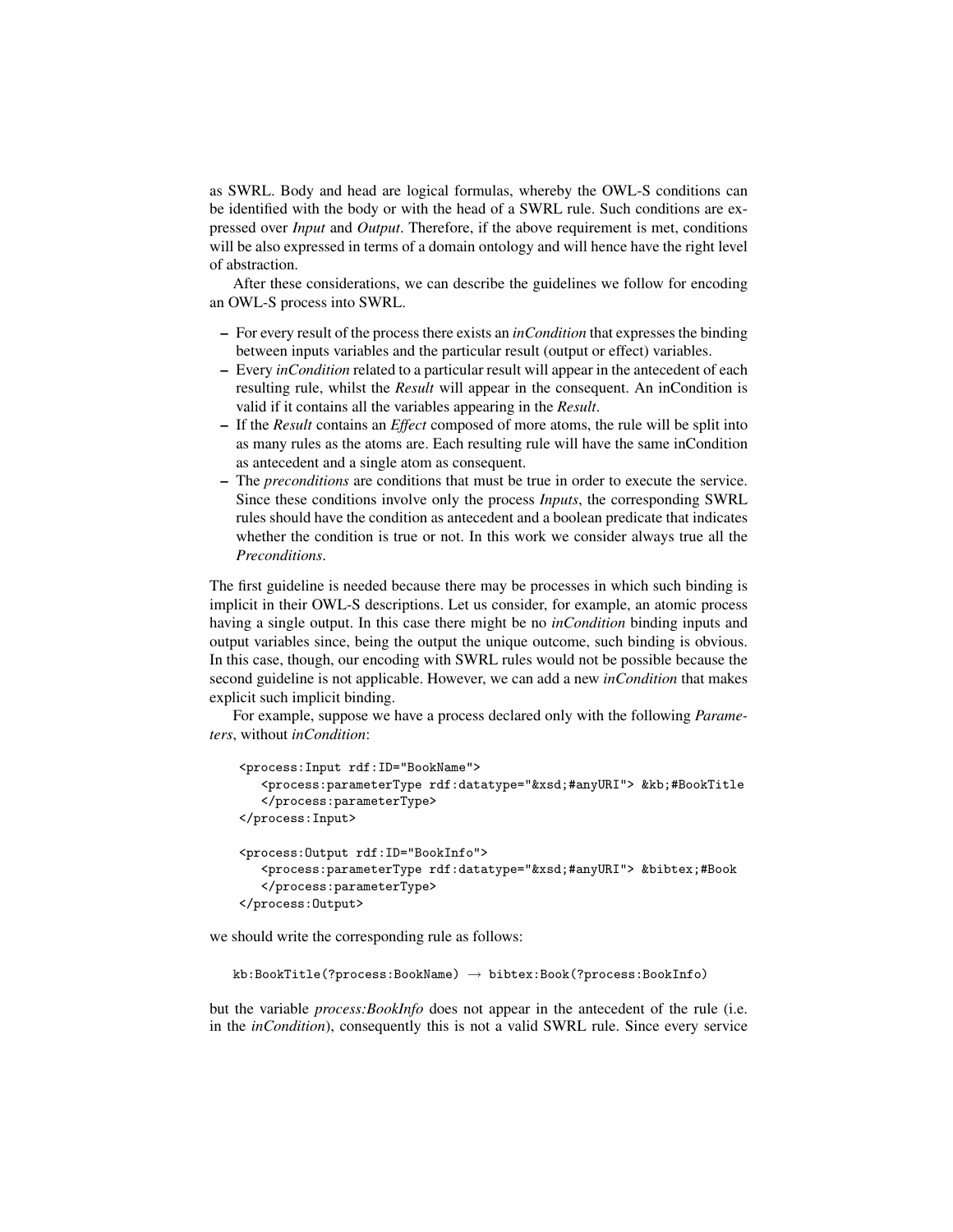produces the output manipulating the inputs, we can suppose that there exists a predicate (*hasTransf* predicate) always true that binds every input to the output. In order to obtain valid rules, we add this predicate at antecedent of the rule:

```
kb:BookTitle(?process:BookName) ∧
kb:hasTransf(?process:BookName,?process:BookInfo) →
    bibtex:Book(?process:BookInfo)
```
including also the implicit *inCondition*.

#### 4 A backward search algorithm for SWRL rules composition

In this section we present our SWRL composer prototype that implements a backward search algorithm for the composition task. It works as follows: it takes as input a knowledge base containing SWRL rules and a goal specified as a SWRL atom, and it returns every possible path built combining the available SWRL rules in order to achieve such goal. These rules comply with SWRL safety condition mentioned in the previous section.

In details, the algorithm performs backward chaining starting from the goal in the same fashion Prolog-like reasoners work for query answering. The difference is that this algorithm does not rely just on Horn clause but on SWRL DL-safe rules. This means that, besides the rule base, it takes into account also the Description Logic ontology to which the rules refer.

The SWRL rule path found, and consequently the resulting OWL-S service composition, will be valid, in the sense that it will produce results for the selected goal, only if the SWRL rules in the path are DL safe. In other words the DL-safety means that rules are true for individuals that are **known**, i.e.: they appear in the knowledge base<sup>5</sup>. At present, the prototype performs DL-safety check. This guarantees that the application of rules is grounded in the ABox and consequently that the services that embody those rules can be executed.

# 5 Example

In this section we present an example that shows the applicability of our method. The dataset of OWL-S services can be found on Mindswap Web site <sup>6</sup>. In such dataset, there are some OWL-S atomic services and, based on these ones, some OWL-S composite services. The latter set will be used to validate our method. We will evaluate how many composite services in such set can be actually built automatically by our composer.

In table 1 we report the set of the atomic services with the information needed for the scope of this section. Among them, only two services have not inputs and outputs described as datatype in knowledge domain and only one service contains a *Precondition*. All services have no declared *inConditions*, hence we assume that for each of them there is only one *Result* corresponding to the service output and there is no *Effect*.

<sup>&</sup>lt;sup>5</sup> It might not be the case in general, given the Open World Assumption holding in Description Logics, see [8] and chapter 2 in [9]

<sup>6</sup> http://www.mindswap.org/2004/owl-s/services.shtml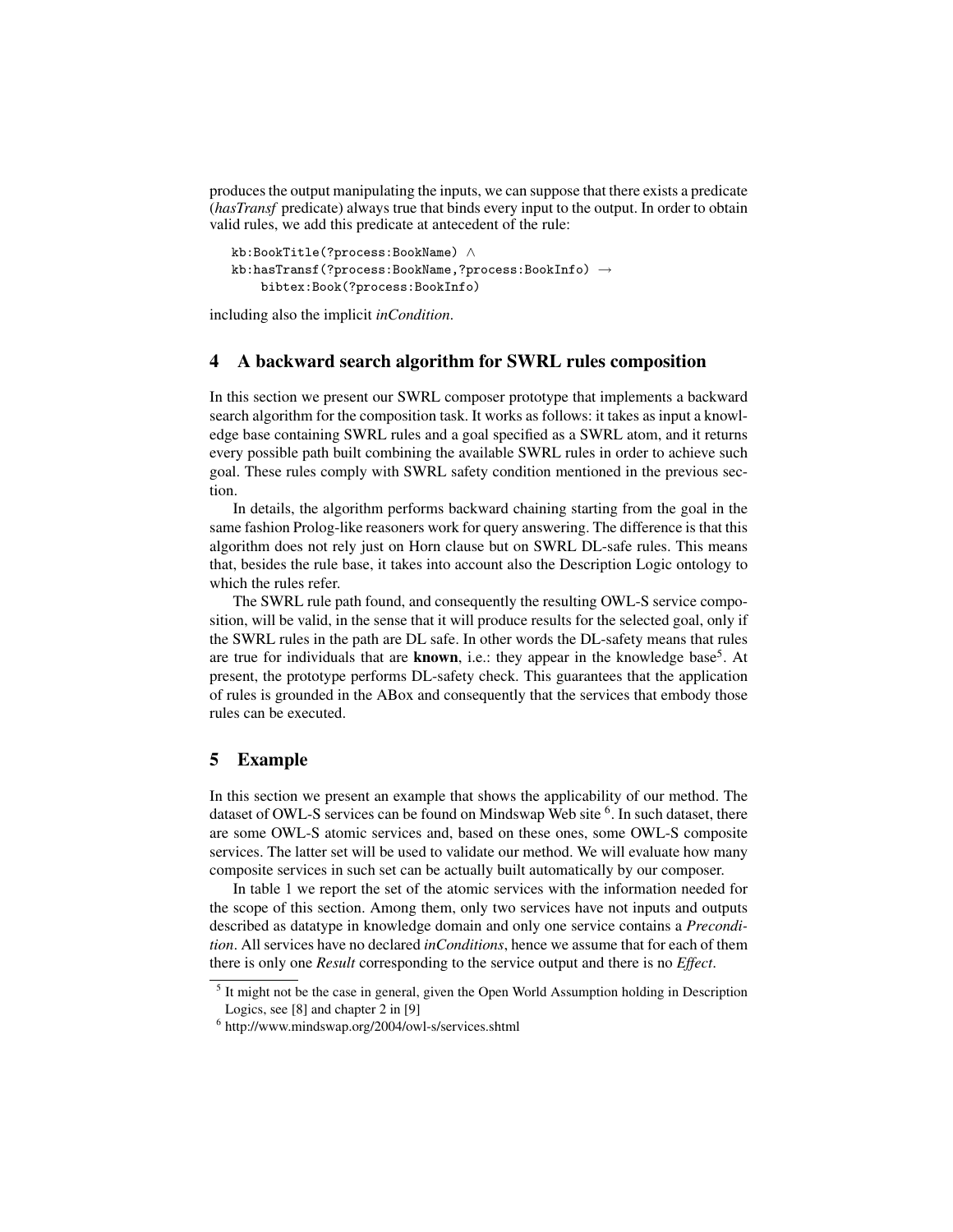To obtain SWRL rules that satisfy the requirements described in the section 3, we have modified the atomic services as follows:



Fig. 1. The transformation of a datatype in a knowledge domain entity

- For every parameter having a datatype as type, we created a class in the domain ontology having a datatype property with the corresponding datatype as range (fig. 1a). The OWL-S descriptions have been modified assigning the newly created class to the corresponding *parameterType* (fig. 1b).
- For each service, we create two logical formulas. The first composed of unary atoms having the *parameterType* URI as their predicate and the input as their variable, for each input. The second composed of a unary atom having the *parameterType* URI as its predicate and the output its variable. We set these two logical formulas as, respectively, the antecedent and consequent of a new SWRL rule.
- Since every service produces the output manipulating the inputs, we can suppose that there exists a predicate (*hasTransf* predicate) always true that binds every input to the output. We did this in order to guarantee the SWRL safety condition, then we added *hasTransf* predicates to the antecedent of the rule built in the previous step. With this modification the antecedent can be identified with a new *inCondition*.

The obtained SWRL rule set is given as input to our composer and the resulting composition can be compared with the processes proposed in the Mindswap composite services examples. However, OWL-S composite processes can use control constructs (such as *iteration* and *selection*) that are more complex than the simple sequence, hence some considerations are needed w.r.t. composed services in 2:

- The French Dictionary service returns the meaning of a French word in French. To do this, it uses the processes of two atomic services: BabelFishTranslator and English Dictionary. It defines the sequences reported in the column 2 of the table 2 that are combined by means of other control constructs to return its result.
- Find Cheaper Book Price service returns the smallest price of a book along with the name of the bookstore that sells it. To do this, it uses the processes of three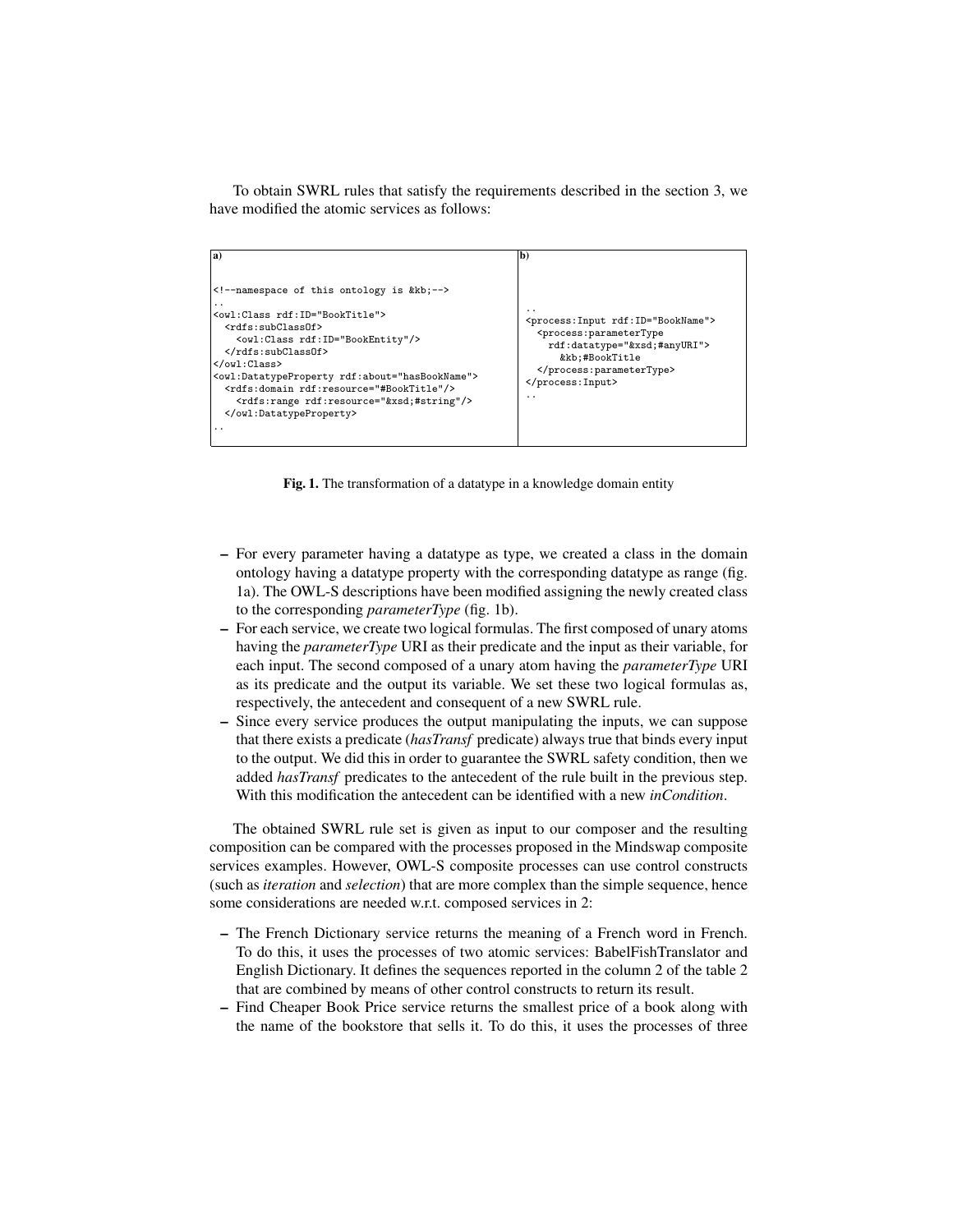| <b>ATOMIC SERVICE</b>                              | <b>DATATYPE</b><br><b>INPUTS</b> | <b>PUTS</b>     | <b>DATATYPE OUT- SWRL CONDITION</b> |
|----------------------------------------------------|----------------------------------|-----------------|-------------------------------------|
| <b>Book Finder:</b>                                | "BookName"                       | $\overline{No}$ | $\overline{No}$                     |
| Returns the information of a book whose title      |                                  |                 |                                     |
| best matches the given string.                     |                                  |                 |                                     |
| <b>Zip Code Finder:</b>                            | "City", "State"                  | N <sub>0</sub>  | No                                  |
| Returns the zip code for the given city/state.     |                                  |                 |                                     |
| <b>Latitude Longitude Finder:</b>                  | N <sub>0</sub>                   | N <sub>0</sub>  | No                                  |
| Returns the latitude and longitude for a given zip |                                  |                 |                                     |
| code.                                              |                                  |                 |                                     |
| <b>Barnes &amp; Nobles Price Finder (BNPrice):</b> | N <sub>0</sub>                   | N <sub>0</sub>  | N <sub>o</sub>                      |
| Returns the price of a book as advertised in       |                                  |                 |                                     |
| Barnes and Nobles web site given the ISBN          |                                  |                 |                                     |
| Number.                                            |                                  |                 |                                     |
| <b>Amazon Book Price Finder (AmazonPrice):</b>     | No.                              | N <sub>o</sub>  | N <sub>o</sub>                      |
| Returns the price of a book as advertised in       |                                  |                 |                                     |
| Amazon web site given the ISBN Number.             |                                  |                 |                                     |
| <b>English Dictionary:</b>                         | "InputString"                    | "OutputString"  | N <sub>o</sub>                      |
| Returns the meaning of a word from the dictio-     |                                  |                 |                                     |
| nary.                                              |                                  |                 |                                     |
| <b>BabelFish Translator:</b>                       | "InputString"                    | "OutputString"  | One Precondition:                   |
| Convert text from one language to another lan-     |                                  |                 | "SupportedLanguagePair"             |
| guage using the online BabelFish translator ser-   |                                  |                 |                                     |
| vices.                                             |                                  |                 |                                     |
| <b>Currency Converter:</b>                         | $\overline{No}$                  | N <sub>0</sub>  | N <sub>o</sub>                      |
| Converts the given price to another currency.      |                                  |                 |                                     |

Table 1. Some characteristics of the OWL-S atomic services datataset

atomic services: BookFinder, BNPrice and AmazonPrice. It defines the sequences reported in the column 2 of the table 2 that are combined by means of *selection* control construct to return its results.

As mentioned above, our composer is not able to work with complex control sequences and composite services as inputs. In both cases, we have to check if our composer was able to retrieve the basic sequences reported above on the basis of which the composite services have been built. In order to verify this, in Tab. 2 we put as input of our composer the outputs of the sequences instead of the outputs of the services.

|                     | COMPOSITE SER-SEQUENCES IN THE SERVICE                               | <b>RETRIEVED?</b> |
|---------------------|----------------------------------------------------------------------|-------------------|
| <b>VICE</b>         |                                                                      | (Yes/No)          |
| French              | 1) BabelFishTranslatorProcess $\Rightarrow$ EnglishDictionaryProcess | $1)$ Yes          |
| Dictionary          | 2) EnglishDictionaryProcess $\Rightarrow$ BabelFishTranslatorProcess | $(2)$ Yes         |
| <b>Book Price</b>   | 1) BookFinderProcess $\Rightarrow$ BNPriceProcess $\Rightarrow$      | $(1)$ Yes         |
|                     | CurrencyConverterProcess                                             |                   |
| <b>Find Cheaper</b> | 1) BookFinderProcess $\Rightarrow$ BNPriceProcess                    | $1)$ Yes          |
| <b>Book Price</b>   | 2) BookFinderProcess $\Rightarrow$ AmazonPriceProcess                | $2)$ Yes          |

Table 2. Some characteristics of the OWL-S composite services datataset

BookPrice service returns the price of a book in a desired currency. To do this, it uses the processes of three atomic services: Book Finder, BNPrice and Currency Converter. Since it uses only the sequence construct, the searched goal can be the output of the service and our system retrieves the correct composition.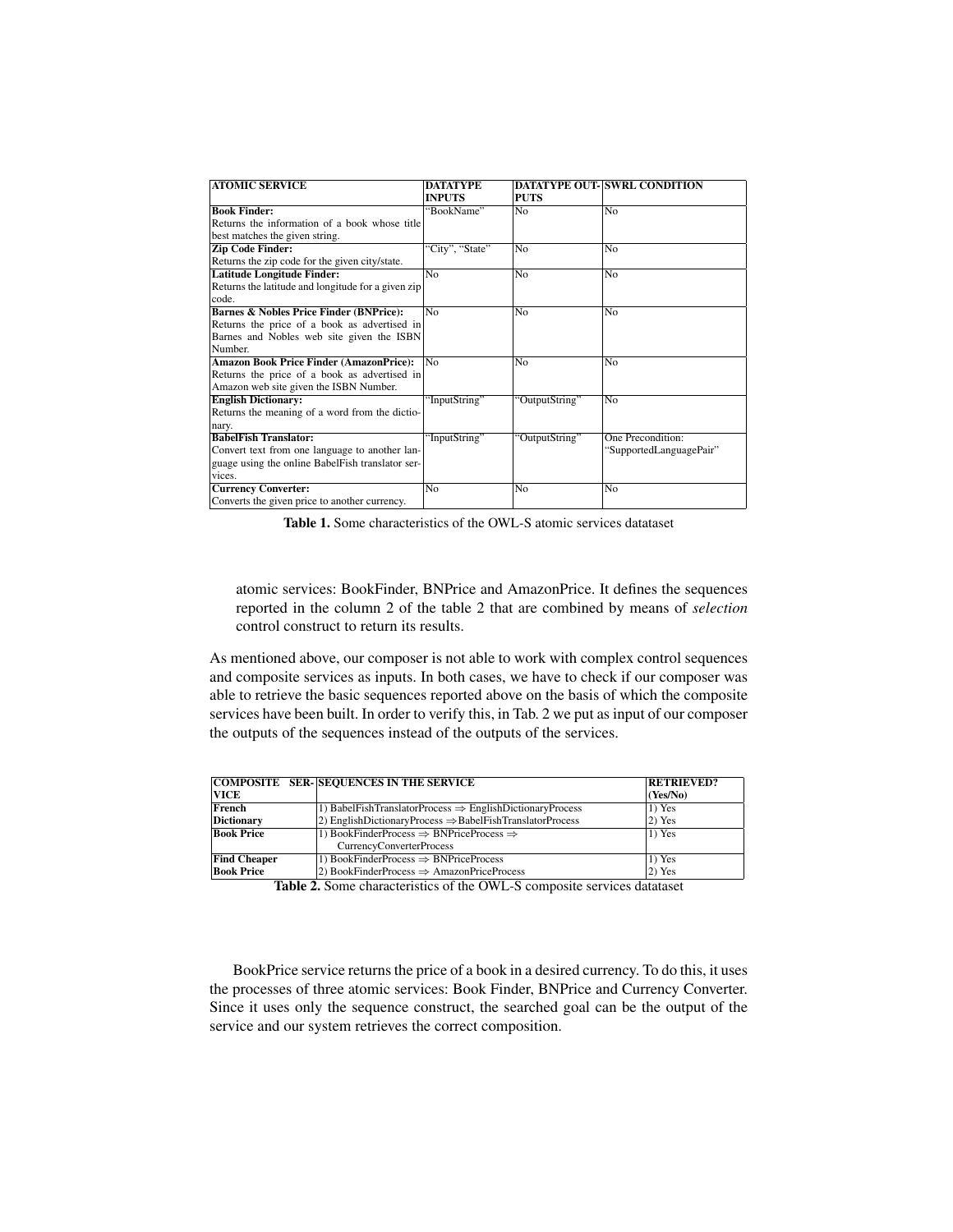## 6 Related work

To the best of our knowledge no approach in literature makes use of SWRL for the composition of Semantic Web Services. Researchers focussed either on semi-automated or fully automated methods for service composition, drawing inspiration especially from AI planning [10] and state machines [11].

One approach aims at integrating Semantic Web formalisms into classical planner methodologies. Berardi et al. [12] address the problem of automatic composition synthesis of e-Service. They developed a framework in which the exported behavior of an e-Service is described in terms of its possible executions (execution trees). Then they specialize the framework to the case in which such exported behavior (i.e., the execution tree of the e-Service) is represented by a finite state machine. In [13], the semantics underlying the DAML-S specification (the ancestor of OWL-S) has been translated into FOL, obtaining a set of axioms for describing the features of each service. By combining these axioms within a Petri Net, the authors have obtained process-based service models that enable reasoning about the interactions among the processes that form the structure of a service. Traverso and Pistore [14] propose a planning technique for the automated composition of Web services described in OWL-S process models, which can deal with nondeterminism, partial observables, and complex goals. Such technique facilitates the synthesis of plans that encode compositions of web services with the usual programming constructs, like conditionals and iterations. In [15] an approach for developing a Semantic Web service discovery and composition framework on top of the CLIPS rule-based system is presented. More specifically, it describes a methodology for using production rules over Web services semantic descriptions expressed in the OWL-S ontology.

Other approaches, in which our methodology can be framed, apply methodologies and tools developed in the field of AI planning directly on Semantic Web settings. Sirin and Parsia [16] demonstrate how an OWL reasoner can be integrated within an AI planner, called SHOP2 [17], for the composition of Semantic Web Services. The reasoner is used to store the world states, answer the planners queries regarding the evaluation of preconditions, and update the state when the planner simulates the effects of services. An approach for using SPARQL [18] as an expression language for OWL-S conditions is presented in [19]. It describes how SPARQL can be used to give a compact representation of the preconditions of a service, and of its results. To our knowledge there hasn't been any attempt to use SPARQL query engines for achieving service composition.

The first type of approach foresees a translation from the Semantic Web formalisms to a dedicated formalism so that tools developed in particular research areas can be applied maintaining the same performances. On the contrary, the second type of approach foresees a porting of the algorithms and methodologies from other research fields using the Semantic Web technologies. The advantage of this approach, in which we frame our methodology, is the direct use of the Semantic Web formalisms. In this manner, we are able to use methodologies coming from more consolidated research fields exploiting the advantages that Semantic Web guarantees, i.e. a distributed knowledge base and the semantic interoperability. Furthermore, the use of SWRL, in particular, allowed us to exploit its greater expressiveness with respect to OWL-DL itself. Indeed, OWL-DL, being a Description Logic, does not allow to formulate constructs like property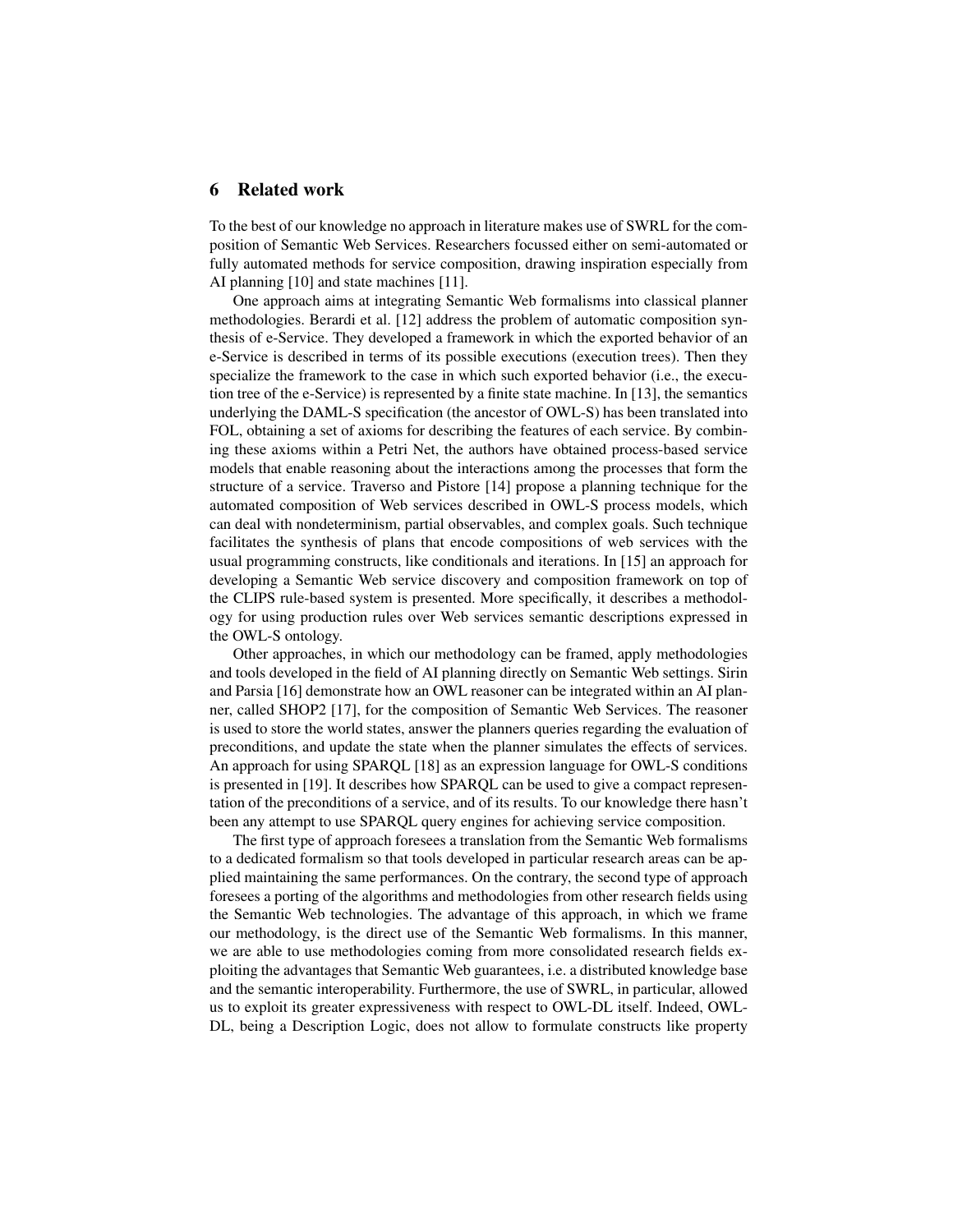compositions without becoming undecidable. SWRL partially reliefs these constraints, especially in the fragment we adopted in our work (i.e.: DL-safe SWRL rules), providing a more powerful means that becomes very useful in most SWS description portions such as *inConditions* and *Effects*.

#### 7 Conclusions and future work

In this paper we have presented a new method that exploits SWRL for OWL-S atomic services composition. We have proved that if the OWL-S services have a meaningful semantics and valid SWRL conditions it is possible to build composer exploiting only the Semantic Web technology to achieve the composition task. This work can be considered as a starting point for the solution of a broader issue like the orchestration of SWS. Indeed rules for service coordination can be added to the rules for SWS encoding completing the knowledge that is necessary for the orchestration.

Future work will mainly consist of augmenting the number of services that can be encoded into SWRL rules. In other words the system should be able in the future to handle composite services as input and to produce more complex control structures (such as selection and iteration). The latter seems to be the most challenging task since it will require more powerful algorithms for the composition task.

Furthermore, an interesting aspect to deal with is the management of knowledge bases when there are changes produced by the effects of a service execution. Semantic Web languages are based on Description Logics which implement monotonic reasoning. In other words, they do not provide any means for retracting or modifying the status of the knowledge base that is not adding some new facts. This is somewhat a too restrictive requirement to represent, for instance, service execution in such formalisms. Think for example of representing the status of an activity as a functional property  $\frac{7}{1}$ . Now, as soon as this activity changes its status (say, for instance, it passes from 'scheduled' to 'in progress'), an equivalent change should be carried out on its description in the knowledge base. At the moment there is no DL reasoner allowing for that, meaning that performing such change in a traditional knowledge base would lead to an inconsistency of the whole knowledge base.

#### References

- [1] McIlraith, S.A., Son, T.C., Zeng, H.: Semantic web services. IEEE Intelligent Systems 16 (2001) 46–53
- [2] OWL-S: Semantic markup for web services, http://www.w3.org/submission/owl-s/ (2004)
- [3] WSMO: Web service modeling ontology d2v1.3, http://www.wsmo.org/tr/d2/v1.3/ (2006)
- [4] WSDL-S: Web service semantics, http://www.w3.org/submission/wsdl-s/ (2005)
- [5] Horrocks, I., Patel-Schneider, P.F., Bechhofer, S., Tsarkov, D.: OWL rules: A proposal and prototype implementation. J. of Web Semantics 3 (2005) 23–40
- [6] OWL: Owl web ontology language overview, http://www.w3.org/tr/owl-features/ (2004)
- [7] Lloyd, J.W.: Foundations of logic programming (second, extended edition). Springer series in symbolic computation. Springer-Verlag, New York (1987)

 $7$  a property allowing only one value for each instance it is applied to.